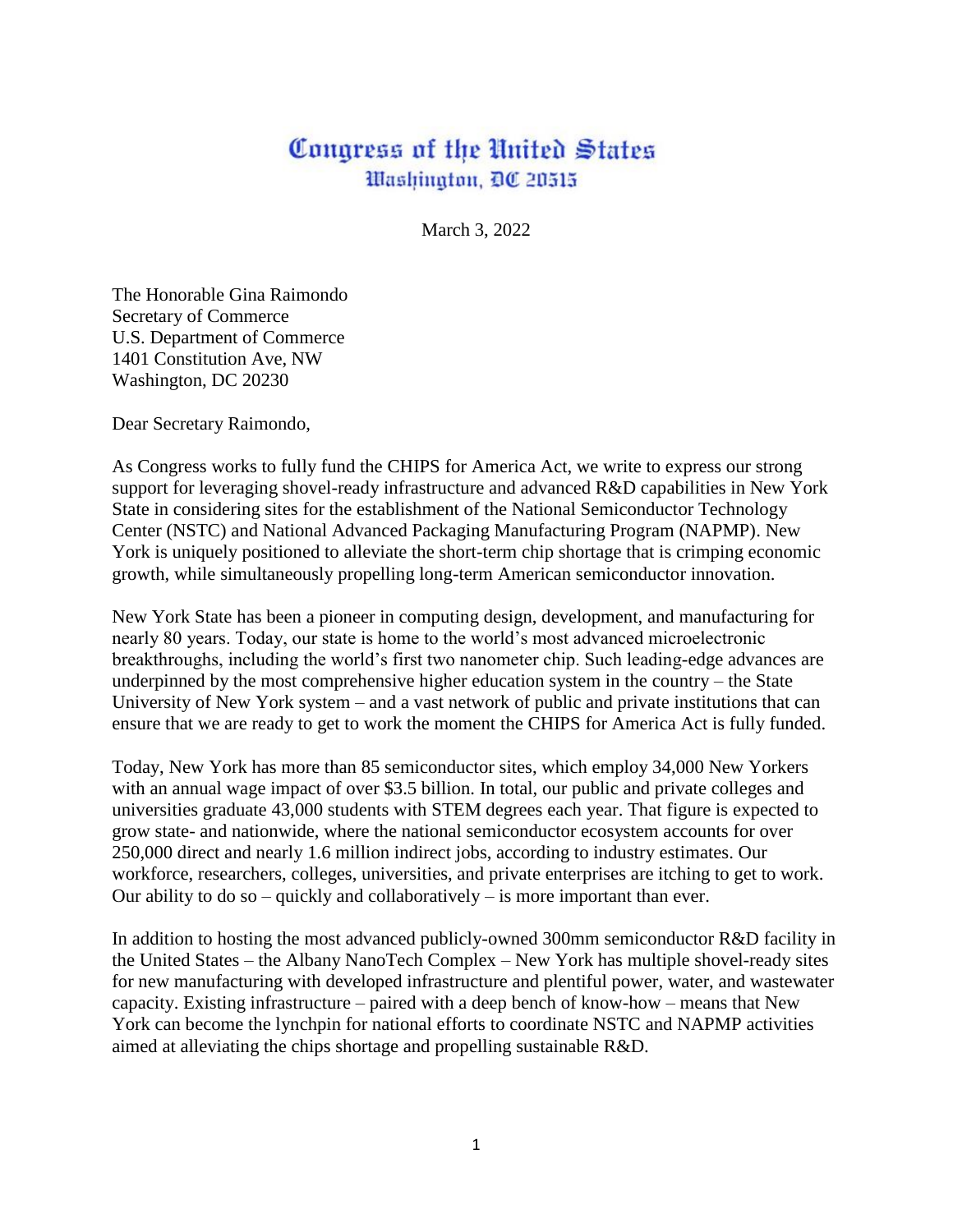The \$52 billion in emergency appropriations to fund the CHIPS for America Act will give the Department of Commerce a sorely needed set of tools to build a more resilient semiconductor supply chain. We believe a critical component will include establishing an NSTC and NAPMP that leverages the proven semiconductor innovation ecosystem of New York to boost the supply of chips and broaden access to research and development capabilities to maximize economic impact.

Please know that you have our steadfast support, and we urge you to consider choosing New York as the home of the NSTC and NAPMP. Thank you for your full and fair consideration of this request, consistent with applicable agency guidelines.

Sincerely,

Faves tonles

Paul D. Tonko Charles E. Schumer

Kirsten Gillibrand

Kirsten Gillibrand Jamaal Bowman United States Senator Member of Congress

lask)

Yvette D. Clarke Antonio Delgado

Adriano Espaillat Andrew Garbarino

failes Schune,

Member of Congress United States Senator

Member of Congress Member of Congress

alart.

Member of Congress Member of Congress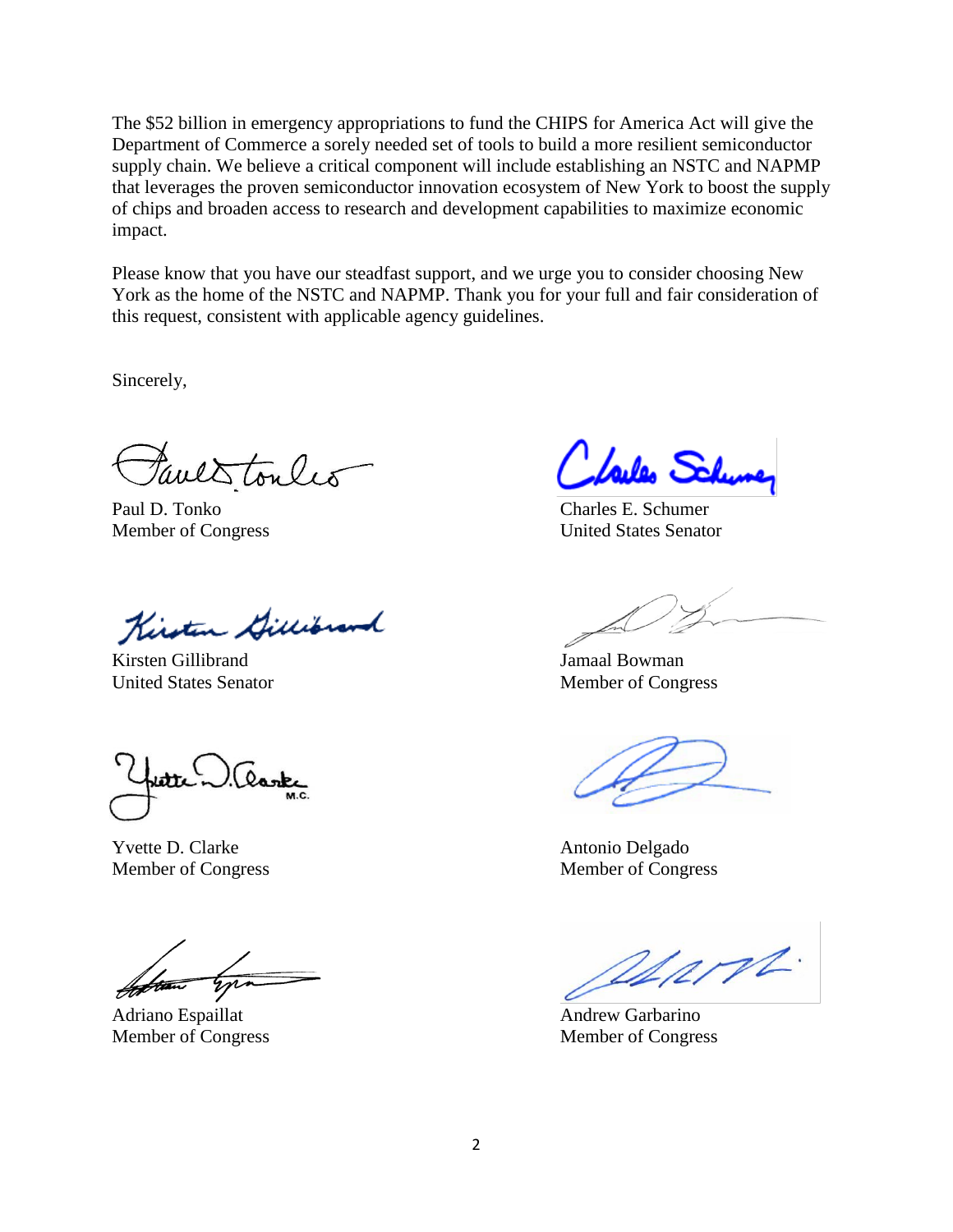$\beta$ 

Brian Higgins Chris Jacobs Member of Congress Member of Congress

Hakeem Jeffries Mondaire Jones Member of Congress Member of Congress

To The

John Katko Nicole Malliotakis

Carolyn B. Malong

Carolyn B. Maloney Sean Patrick Maloney

my Witherton

Gregory W. Meeks Grace Meng

Jacoph D. marelle

Joseph D. Morelle Jerrold Nadler Member of Congress Member of Congress

Manchin Janes

Member of Congress Member of Congress

Member of Congress Member of Congress

Member of Congress Member of Congress

Jewold Hadler